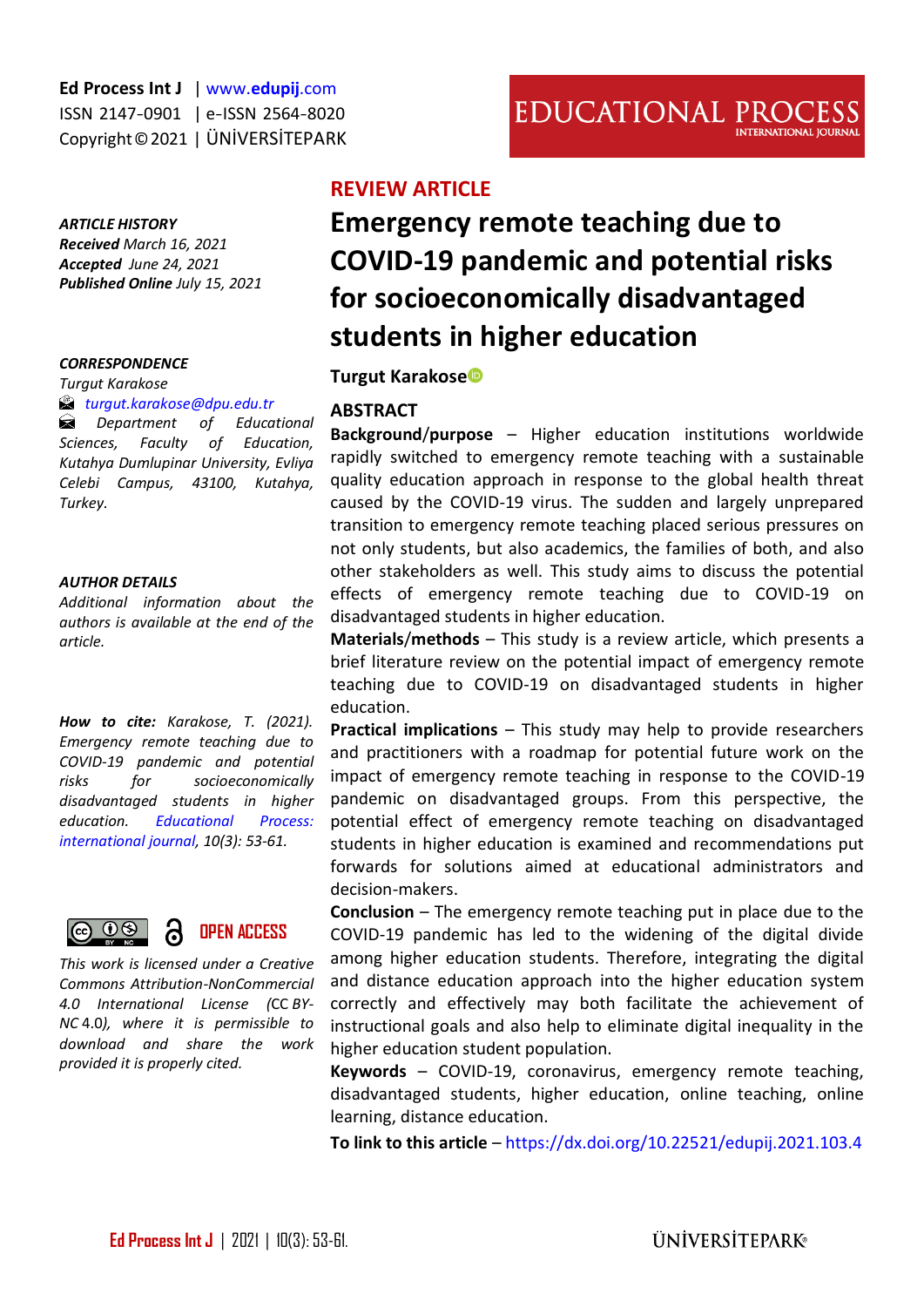## **1. INTRODUCTION**

The COVID-19 virus was first discovered in the city of Wuhan, in China's Hubei province, towards the end of 2019. The resulting pandemic has led to significant changes and transformations across many different areas of society such as health, economy, and education, revealing a global public health crisis that has profoundly affected societies worldwide (Huang, 2020; Karakose & Malkoc, 2021a, 2021b; Remuzzi & Remuzzi, 2020; World Health Organization [WHO], 2020).

The COVID-19 pandemic has disrupted the education systems of almost every country, with the closure of educational institutions at all levels, whilst many millions of students, teachers, and other related stakeholders having been negatively affected by the crisis. Higher education institutions worldwide were forced to rapidly switch to emergency remote teaching with a sustainable quality education approach in response to the global health threat triggered by COVID-19. Although policymakers and higher education administrators implemented strategic decisions at different levels in order to ensure the continuity of teaching and learning in response to the education crisis that stemmed from the pandemic, it is clear that these practices do not fully meet the needs and expectations of university students and relevant stakeholders in all cases. In the literature, some studies have reported that in the past, some educational institutions have been forced to close either completely or partially for certain periods due to epidemics experienced prior to the COVID-19 pandemic. However, none of the epidemics experienced throughout human history have had such a profound effect on global education, nor caused such a serious educational crisis as the COVID-19 pandemic (Karakose, 2020, 2021; Sahu, 2020; UNESCO, 2020b; Viner et al., 2020).

With the novel coronavirus threatening the global population in such a short space of time, governments worldwide were forced to impose unprecedented measures and practices as a response aimed at preventing the spread of COVID-19, and thereby attempting to limit the damage of its impact. As a result of the comprehensive quarantine and lockdown measures taken during the COVID-19 pandemic, health, economy and education were the sectors most deeply affected, with higher education institutions in particular.

## **2. LITERATURE REVIEW**

## **2.1. Emergency remote teaching during the COVID-19 pandemic**

Countries around the world closed down the operations of almost all educational institutions with the aim of protecting the health of their citizens by attempting to limit the spread of the COVID-19 virus. This situation led to unprecedented difficulties experienced by the education systems of almost every country, resulting in the necessity for the transition to remote teaching so as to ensure some level of educational continuity (Dong et al., 2020; Hodges et al., 2020; Martinez, 2020). During the COVID-19 pandemic, millions of students around the world moved from receiving face-to-face education to experiencing emergency remote teaching (Karakose & Demirkol, 2021; Trzcińska-Król, 2020; Vlachopoulos, 2020). While all countries attempted to minimize the negative effects of the pandemic on their education systems, new course content at all educational levels had to be rapidly developed and attempts made to deliver this new revamped content via digital platforms.

Technology-based online and distance education has been considered one of the overall effective teaching and learning strategies employed prior to the COVID-19 pandemic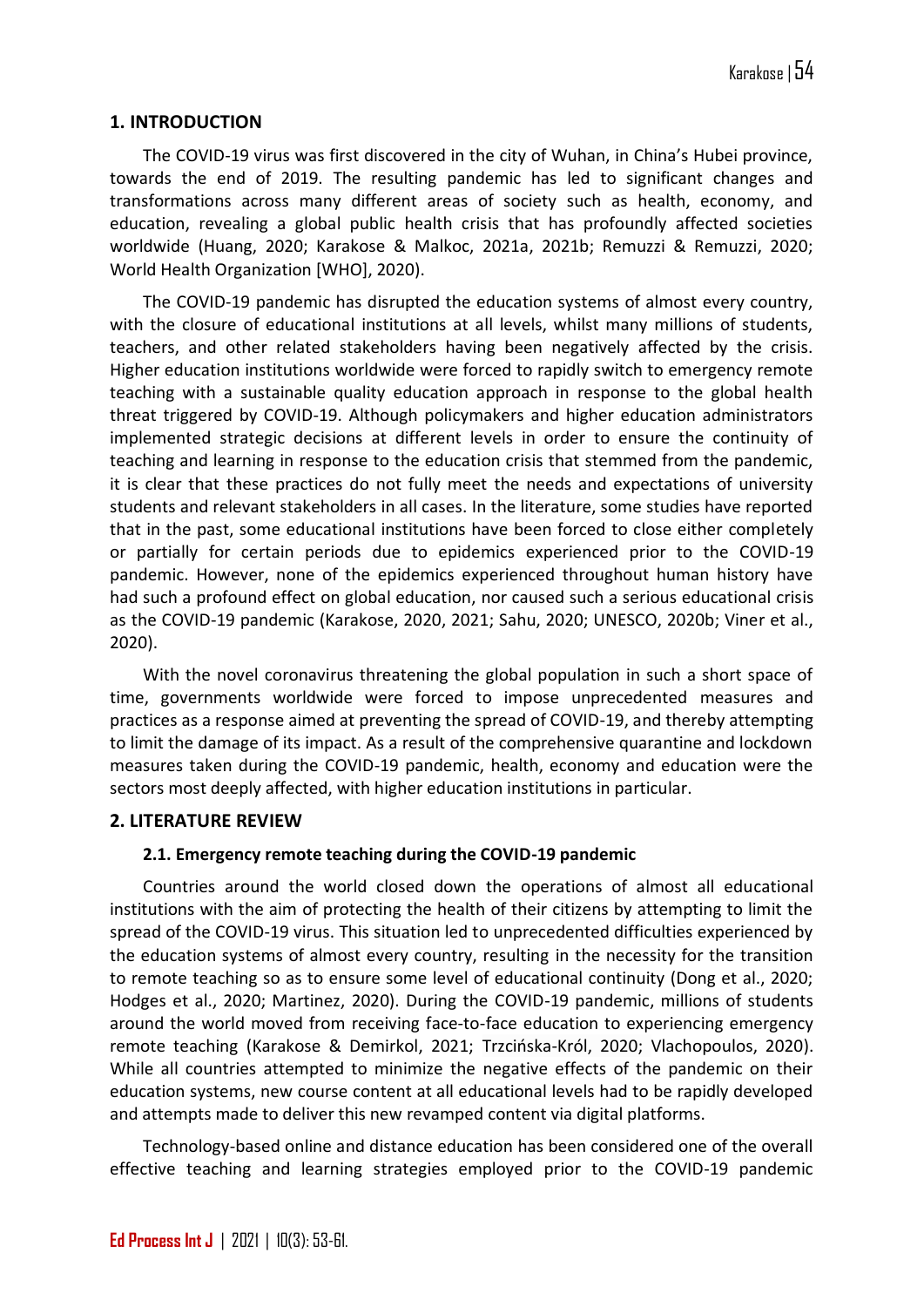(Bozkurt & Sharma, 2020; Garbe et al., 2020; Rudnick, 2020). However, with face-to-face education largely or totally suspended due to the restrictions imposed by national governments in response to the pandemic, emergency remote teaching was rapidly introduced by many countries in a fast and unprepared manner. The sudden and unprepared transition to emergency remote teaching placed serious pressures on not only students, but also teachers, both their families, and also other stakeholders as well. On a global scale, it is well known that not every teacher or parent experiences the same level of digital literacy, and therefore not all are able to quickly adapt to technology-based online education in a pandemic crisis situation. For this reason, in order for higher education administrators to increase the quality of online education, it has become crucial to take urgent measures to increase the level of digital literacy of lecturers in order that they can manage the teachinglearning process more effectively, and thereby provide adequate levels of support to their students.

Almost all higher education institutions worldwide opted for emergency remote teaching early on in the COVID-19 pandemic. However, during the transition to emergency remote teaching, doubts were raised concerning the competence and digital literacy of both academics and higher education students, along with the technological infrastructure of many universities. Therefore, as part of the online education process, it has become necessary to provide particular support to disadvantaged students and families by facilitating access to technological devices and the Internet. When considered on a global scale, not all universities appear equally prepared for a technology-based teaching-learning approach. From this point of view, and with higher education administrators having largely been forced to adopt an approach centered on teaching via technological mediums in their institutions, the importance of educating both academics and students in this area is considered critical to increasing their general technological competence. In this context, developing digital skills within higher education institutions, eliminating the digital divide among students, and developing and implementing appropriate strategies may help to eliminate many of the potential issues that may be experienced in higher education in terms of digital teaching and learning.

With the closure of most educational institutions worldwide in response to the COVID-19 pandemic, the rapid transition to emergency remote teaching undoubtedly created potential risks in terms of education. For example, when considered on a global scale, many families avoided or were unable to send their children to other countries for education due to the health risks and travel/immigration restrictions, resulting in significant international student mobility limitations. This dramatic situation put many universities in a serious economic crisis and deadlock where their operating model and heavy investment in international education was adversely affected (Wang et al., 2020). However, the sudden and unprepared transition from face-to-face education to emergency remote teaching created a shock effect for both students and lecturers, who were each caught unprepared for online teaching-learning, and as a result, the various online teaching approaches on offer only increased any pre-existing inequalities in education (Clark & Mayer, 2003; Karakose, 2021; Mehta & Aguilera, 2020). In this context, this sudden transition from face-to-face education to online learning placed lecturers under serious pressure, which risked the achievement of instructional goals throughout higher education systems in some countries, and especially for those that lacked functional online platforms designed to host emergency remote teaching.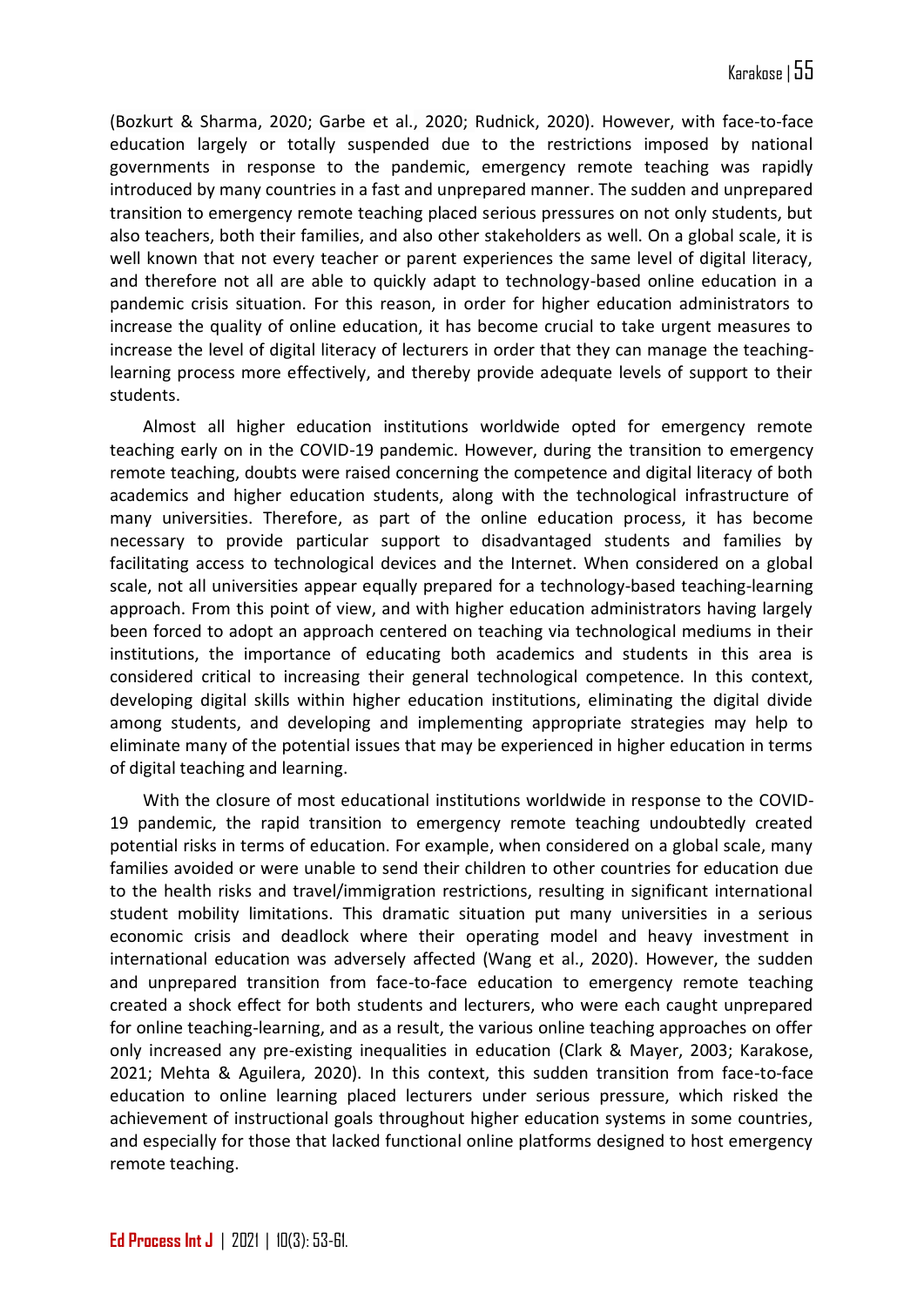## **2.2. Risks for socioeconomically disadvantaged students in emergency remote teaching environment**

Governments worldwide imposed strict measures in order to eliminate the pandemic's well-known negative effects, having adopted a firm position to ensure educational continuity. In fact, some governments took special measures where certain disadvantaged groups were deemed to be more detrimentally affected by the COVID-19 pandemic, and took strategic decisions to support both the students and other stakeholders in this group (De Brouwer et al., 2020). The rapid and unprepared transition to emergency remote teaching further increased existing educational inequalities in both urban and rural contexts, and as a result, the necessity to develop a new vision to support disadvantaged students in online education has been largely acknowledged across the board.

The restrictions imposed during the COVID-19 pandemic will undoubtedly have varying levels of impact on higher education students and other stakeholders. From this perspective, the strains of a worldwide transition to emergency remote teaching have been more severe, and especially so for disadvantaged students who lack technology and Internet access. In this context, many countries, including those with highly developed economies, have yet to produce an effective and fair solution to the inequality of opportunities in education, which became significantly more apparent during the pandemic period. As a result, many university students worldwide had need to benefit from the opportunities offered by technology-based emergency remote teaching, but which further deepened the inequality of opportunities in education. However, the psychosocial effects of learning opportunities missed due to emergency remote teaching, especially for disadvantaged students, have undoubtedly been deeper and more detrimental in their impact.

Since the technological infrastructure and facilities of countries differ around the world, the continuity and quality of distance education offered by higher education institutions also naturally differs (Karakose, 2008, 2014a, 2014b). During the troublesome and difficult pandemic period, higher education has been conducted in the form of online courses and applications in many countries, whilst in others it has been applied through written and visual media forms, where even the educational content and plans are shared via common social media platforms (Eder, 2020; UNESCO, 2020a).

Due to the global education crisis caused by COVID-19, the closure of higher education institutions worldwide has led to almost all classes being held online, leaving students in a sense stranded to study at home. Many of the psychological and physiological effects of the pandemic on students and educators will undoubtedly become clearer in the post-COVID-19 period, when life returns to some semblance of normality. However, it should not be forgotten that the psychological and physiological health of almost all students and educators has been and continues to be at threat during the ongoing pandemic. The global health crisis caused by COVID-19 and the accompanying global education crisis has acted as a reminder to both educational policymakers and administrators to focus more on the impact of the pandemic, which still poses a serious danger to all.

## **3. CONCLUSION AND SUGGESTIONS**

The pandemic caused by the COVID-19 virus resulted in the greatest health and educational crisis humanity has faced in modern history. The fact that both the health and education systems of many countries suffered so significantly during this troubling period will likely result in socioeconomic and cultural problems whose impact may be very difficult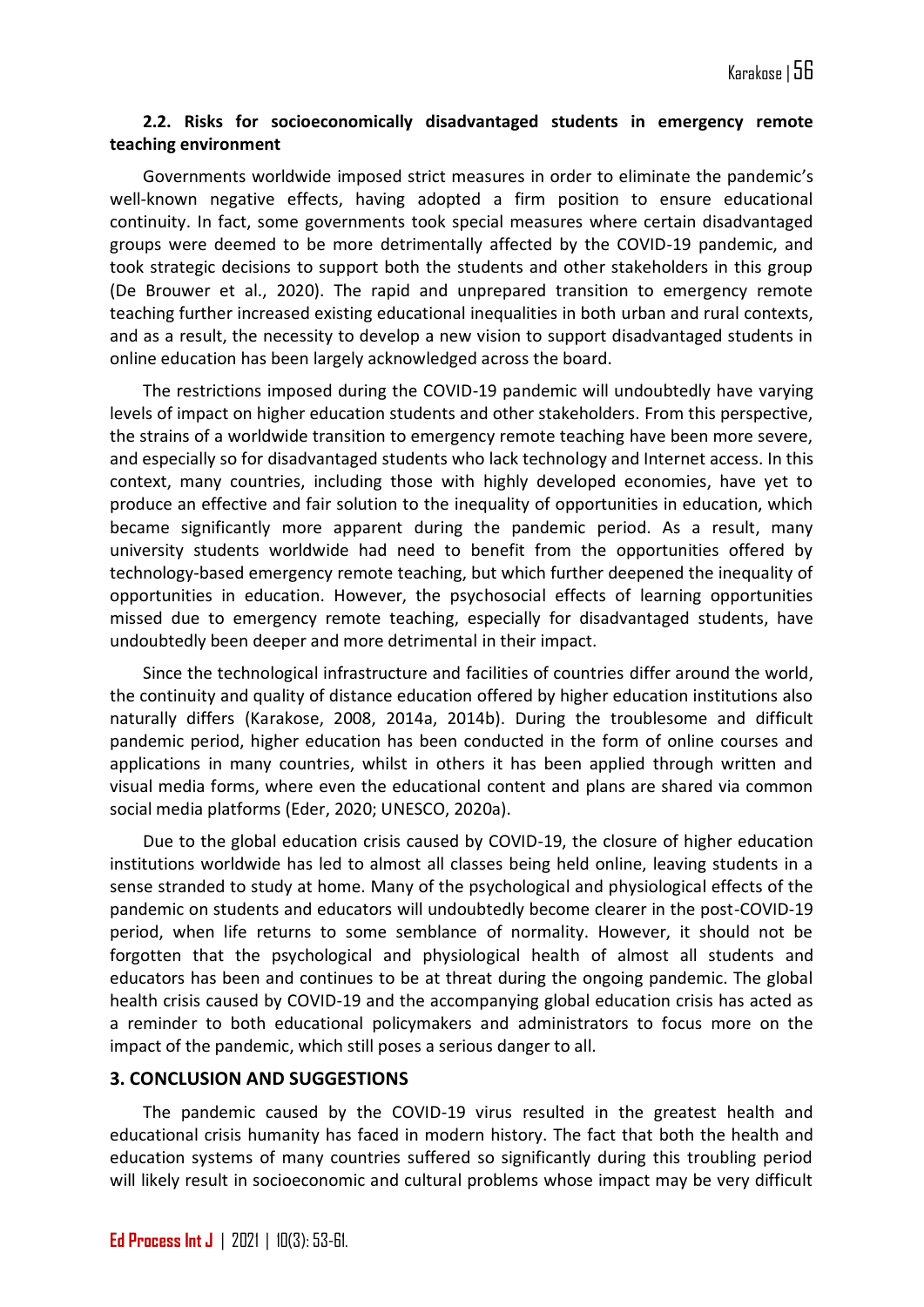to compensate for in the coming years. For this reason, both countries and institutions must take all necessary measures in order to minimize the negative effects of the crisis, and to ensure they are better prepared to meet the demands of daily life in the post-COVID-19 period.

In addition to the serious risks posed by COVID-19, there are also undoubtedly certain potential opportunities that it presents. From this perspective, the pandemic has provided many countries with the opportunity to reassess and restructure their higher education systems within a reformist understanding. In this context, the global education crisis caused as a result of COVID-19 has led to higher education institutions worldwide moving towards a more innovative and functional hybrid teaching-learning model where both face-to-face lecturing and distance education initiatives are designed to coexist (Dziuban et al., 2018; Karakose et al. 2021), making such changes both necessary and inevitable. Therefore, higher education systems should adopt technology-supported digital learning as a model implemented alongside traditional face-to-face education, and consider moving to a blended and hybrid model of teaching and learning (Boelens et al., 2017).

Looking at the global current situation for COVID-19, in terms of higher education systems; it is not difficult to predict that online education will continue for an extended period and that online education as a model may start to replace face-to-face education in the coming years unless the virus is completely eradicated through mass vaccination programs and/or other factors that prevent its transmission and prevalence. Therefore, in this digital learning age, it has become even more important to support academicians with online inservice training courses aimed at improving their digital literacy and technologybased skills to the required level of proficiency. Similarly, the financial, psychosocial, and educational support required to increase the technological competence of higher education students to be able to fully benefit from distance education must also be urgently provided. During such a difficult and prolonged period, the active involvement of disadvantaged students in the digital learning process will enable them to properly take benefit from emergency remote teaching, and will therefore help to eliminate digital inequalities that especially impact on that group.

The pandemic has forced higher education institutions worldwide to switch to a technology-supported digital learning model in response to the ensuing education crisis. In this context, it has become inevitable to support all stakeholders by helping to promote better understanding of digital learning so as to best cope with the negative effects of the pandemic on the higher education system, and which triggered a paradigm shift for both policymakers and administrators alike. From this perspective, in order to ensure the continuity of educational quality in universities, integrating the digital and remote teaching approach into higher education correctly and effectively will help to ensure that instructional goals continue to be met.

In addition, one of the most important drawbacks of the digital and distance teachinglearning model is the digital inequality experienced by university students who lack access to computers or other suitable Internet-enabled equipment, as well as adequate Internet access in the home environment (Bernard et al., 2020; Verawardina et al., 2020). To meet the education and learning needs of those students considered disadvantaged, any lack of resources in this context should be corrected immediately in order to ensure that all students can benefit equally from online education.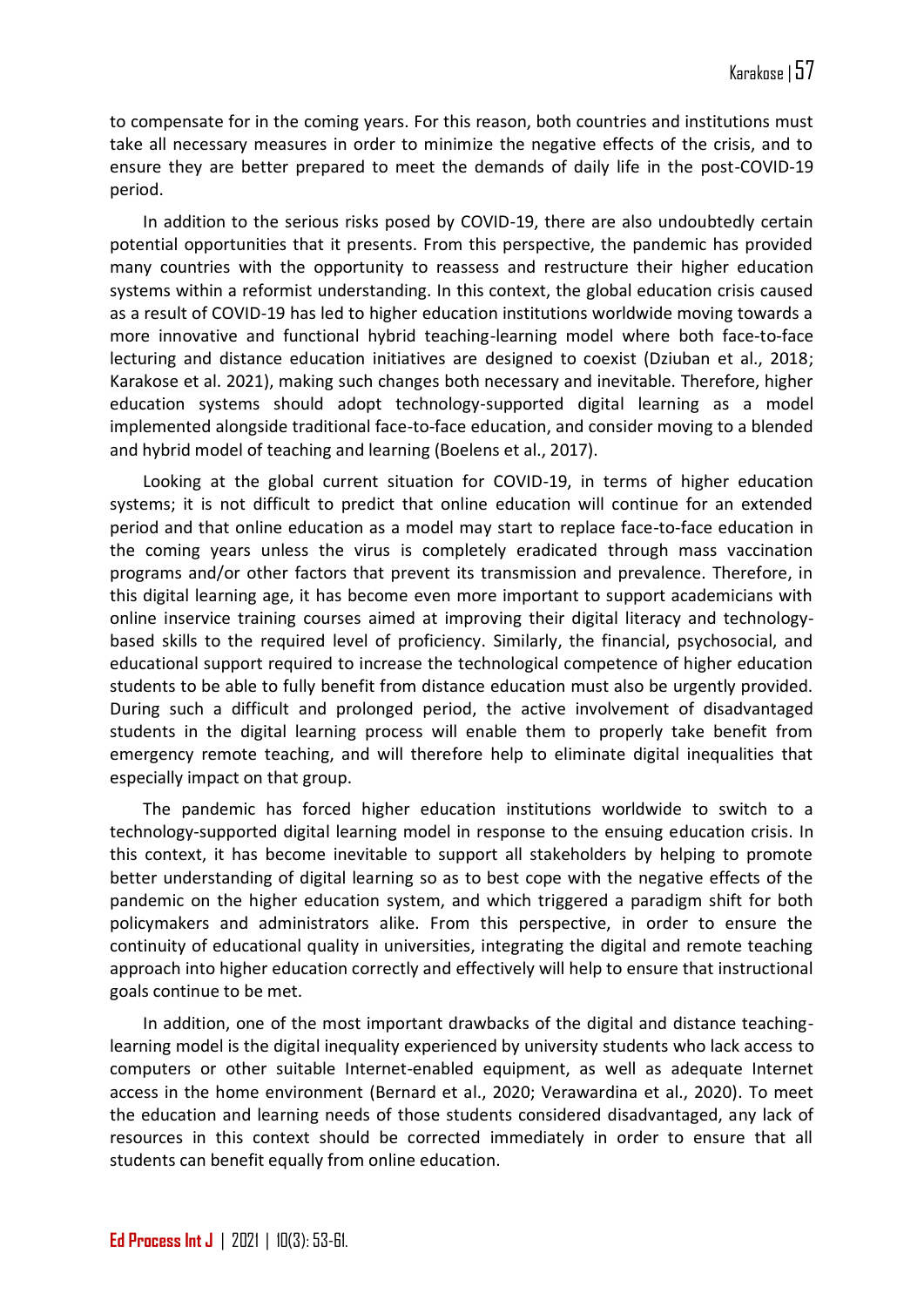The COVID-19 pandemic caused a massive public health crisis worldwide, forcing almost all sectors to restructure their business and operational activities, with the most effect felt throughout the health, economy, and education sectors. However, potential opportunities also became apparent along with the more obvious threats and risks. During the COVID-19 crisis, it soon became important for higher education students and academics to organize their daily lives in such a way so that educational and training activities were minimally interrupted, and this was largely down to effective time management planning. In this context, taking regular exercise, discovering new hobbies, and spending quality time with families whilst forced by circumstance to stay at home will help both lecturers and their students find some relief from the psychological impact and stress caused by COVID-19, whilst at the same time contributing to their academic self-improvement.

Additionally, in order to ensure that higher education students are best able to enjoy and maximize their benefit from emergency remote teaching, lecturers must sometimes look to organizing fun online-based activities in addition to the more formal teacher-student transfer of information within the virtual environment. This may help to make students more motivated in their lessons, whilst helping to reduce their academic-related anxiety.

Finally, so as to minimize the negative psychosocial effects of COVID-19 on higher education students, and also to meet their needs in this area, guidance should be provided through online psychosocial support programs organized by higher education professionals and administrators that aim to address the fears and anxieties of students due to the pandemic and its effect on their education.

# **DECLARATIONS**

**Author Contributions** The article was written by a single author, who read and approved the final published version of the article.

**Conflicts of Interest** The author declared no conflict of interest.

**Ethical Approval** No ethical approval was sought as the article does not present any study of human or animal subjects.

**Funding** None.

**Data Availability Statement** Data sharing is not applicable as no new data were created or analyzed in the presented study.

**Acknowledgments** None.

# **REFERENCES**

- Bernard, R. M., Abrami, P. C., Borokhovski, E., Wade, C. A., Tamim, R. M., Surkes, M. A., & Bethel, E. C. (2009). A meta-analysis of three types of interaction treatments in distance education. *Review of Educational Research, 79*(3), 1243-1289. <https://doi.org/10.3102/0034654309333844>
- Boelens, R., De Wever, B., & Voet, M. (2017). Four key challenges to the design of blended learning: A systematic literature review. *Educational Research Review, 22,* 1-18. <https://doi.org/10.1016/j.edurev.2017.06.001>
- Bozkurt, A., & Sharma, R. C. (2020). Emergency remote teaching in a time of global crisis due to coronavirus pandemic. *Asian Journal of Distance Education, 15*(1), i–vi. <https://doi.org/10.5281/zenodo.3778083>
- Clark, R. C., & Mayer, R. E. (2003). *e-Learning and the science of instruction*. Pfeiffer.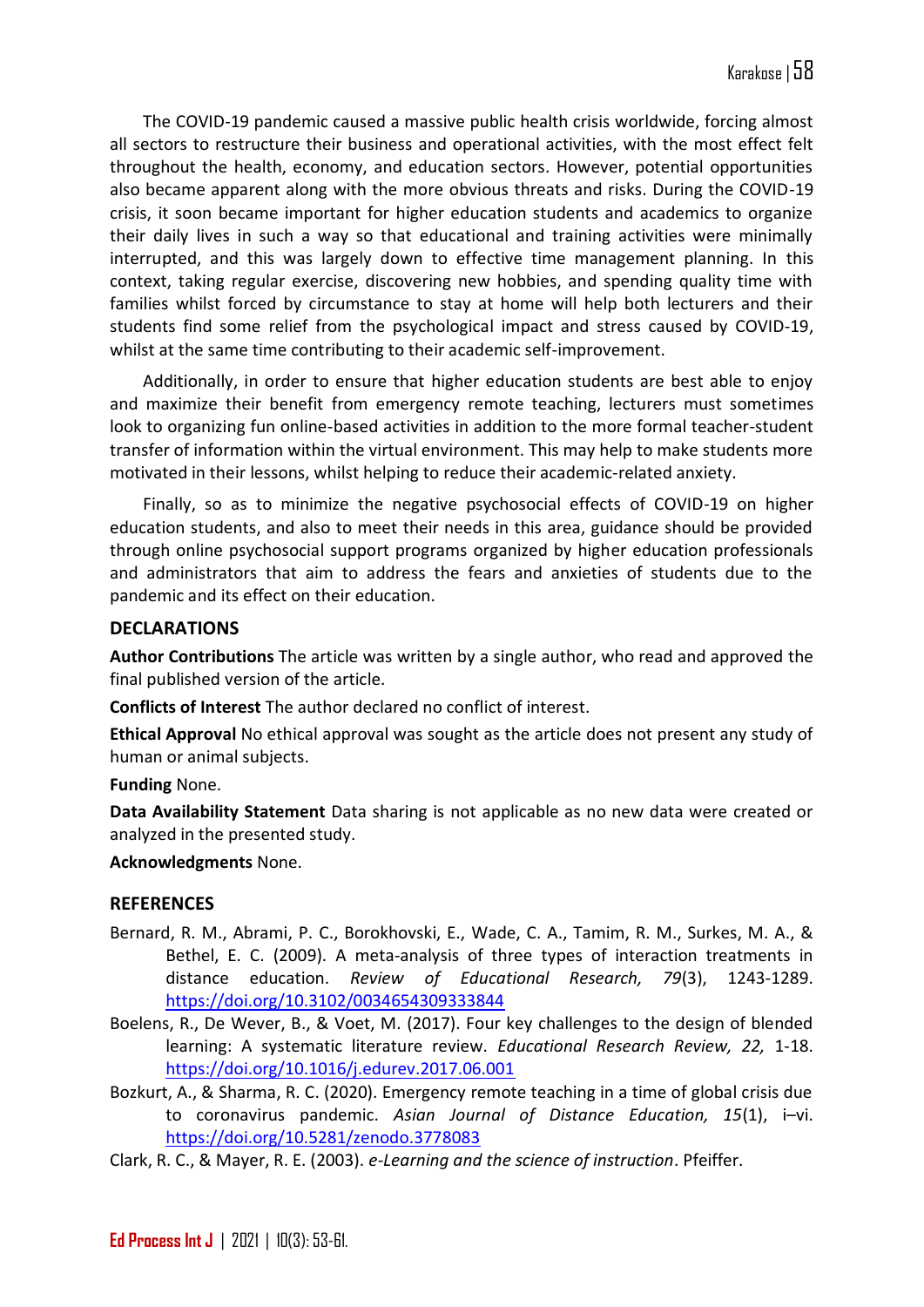- De Brouwer, E., Raimondi, D., & Moreau, Y. (2020). Modeling the COVID-19 outbreaks and the effectiveness of the containment measures adopted across countries. medRxiv. <https://doi.org/10.1101/2020.04.02.20046375>
- Dong, C., Cao, S., & Li, H. (2020). Young children's online learning during COVID-19 pandemic: Chinese parents' beliefs and attitudes. *Children and Youth Services Review, 118*, Article 105440. <https://doi.org/10.1016/j.childyouth.2020.105440>
- Dziuban, C., Graham, C. R., Moskal, P. D., Norberg, A., & Sicilia, N. (2018). Blended learning: the new normal and emerging technologies*. International Journal of Educational Technology in Higher Education, 15*(1), Article 3. [https://doi.org/10.1186/s41239-](https://doi.org/10.1186/s41239-017-0087-5) [017-0087-5](https://doi.org/10.1186/s41239-017-0087-5)
- Eder, R. (2020). The Remoteness of Remote Learning: A Policy Lesson from COVID19. *Journal of Interdisciplinary Studies in Education*, *9*(1), 168,171. <https://doi.org/10.32674/jise.v9i1.2172>
- Garbe, A., Ogurlu, U., Logan, N., & Cook, P. (2020). Parents' experiences with remote education during COVID-19 school closures. *American Journal of Qualitative Research, 4*(3), 45-65.<https://doi.org/10.29333/ajqr/8471>
- Hodges, C., Moore, S., Lockee, B., Trust, T., & Bond, A. (2020, March 27). The difference between emergency remote teaching and online learning. *Educause Review*. [https://er.educause.edu/articles/2020/3/the-difference-between-emergency](https://er.educause.edu/articles/2020/3/the-difference-between-emergency-remote-teaching-and-online-learning)[remote-teaching-and-online-learning](https://er.educause.edu/articles/2020/3/the-difference-between-emergency-remote-teaching-and-online-learning)
- Huang, J. (2020). Successes and Challenges: Online Teaching and Learning of Chemistry in Higher Education in China in the Time of COVID-19. *Journal of Chemical Education, 97*(9), 2810-2814. <https://doi.org/10.1021/acs.jchemed.0c00671>
- Karakose, T. (2008). Okul müdürlerini itibarlı kılan değerlerin belirlenmesine yönelik nitel bir çalışma. *Değerler Eğitimi Dergisi, 6*(16), 113-129.
- Karakose, T. (2014a). An evaluation of the relationship between general practitioners' job satisfaction and burnout levels. *Studies on Ethno-Medicine, 8* (3): 239–244. <https://doi.org/10.1080/09735070.2014.11917639>
- Karakose, T. (2014b). The empirical study of organizational justice and job satisfaction for high school teachers in Turkey. *Pakistan Journal of Statistics, 30*(6), 1243-1250.
- Karakose, T. (2020). Global Education in the shadow of the novel coronavirus: Reflections on the impact of COVID-19 outbreak on education systems. *Educational Process: International Journal, 9*(4), 201-204.<http://dx.doi.org/10.22521/edupij.2020.94.1>
- Karakose, T. (2021). The impact of the COVID-19 epidemic on higher education: Opportunities and implications for policy and practice. *Educational Process: International Journal, 10*(1), 7-12.<http://dx.doi.org/10.22521/edupij.2021.101.1>
- Karakose, T., & Malkoc, N. (2021a). Behavioral and interpersonal effects of the COVID-19 epidemic on frontline physicians working in Emergency Departments (EDs) and Intensive Care Units (ICUs). *Acta Medica Mediterranea, 37*, 437-444. [https://doi.org/10.19193/0393-6384\\_2021\\_1\\_68](https://doi.org/10.19193/0393-6384_2021_1_68)
- Karakose, T., & Malkoc, N. (2021b). Psychological impact of the COVID-19 pandemic on medical doctors in Turkey. *Social Behavior and Personality: an international journal*, *49*(1), Article e9890. <https://doi.org/10.2224/sbp.9890>
- Karakose, T., & Demirkol, M. (2021). Exploring the emerging COVID-19 research trends and current status in the field of education: a bibliometric analysis and knowledge mapping. *Educational Process: International Journal, 10*(2): 7-27. <https://dx.doi.org/10.22521/edupij.2021.102.1>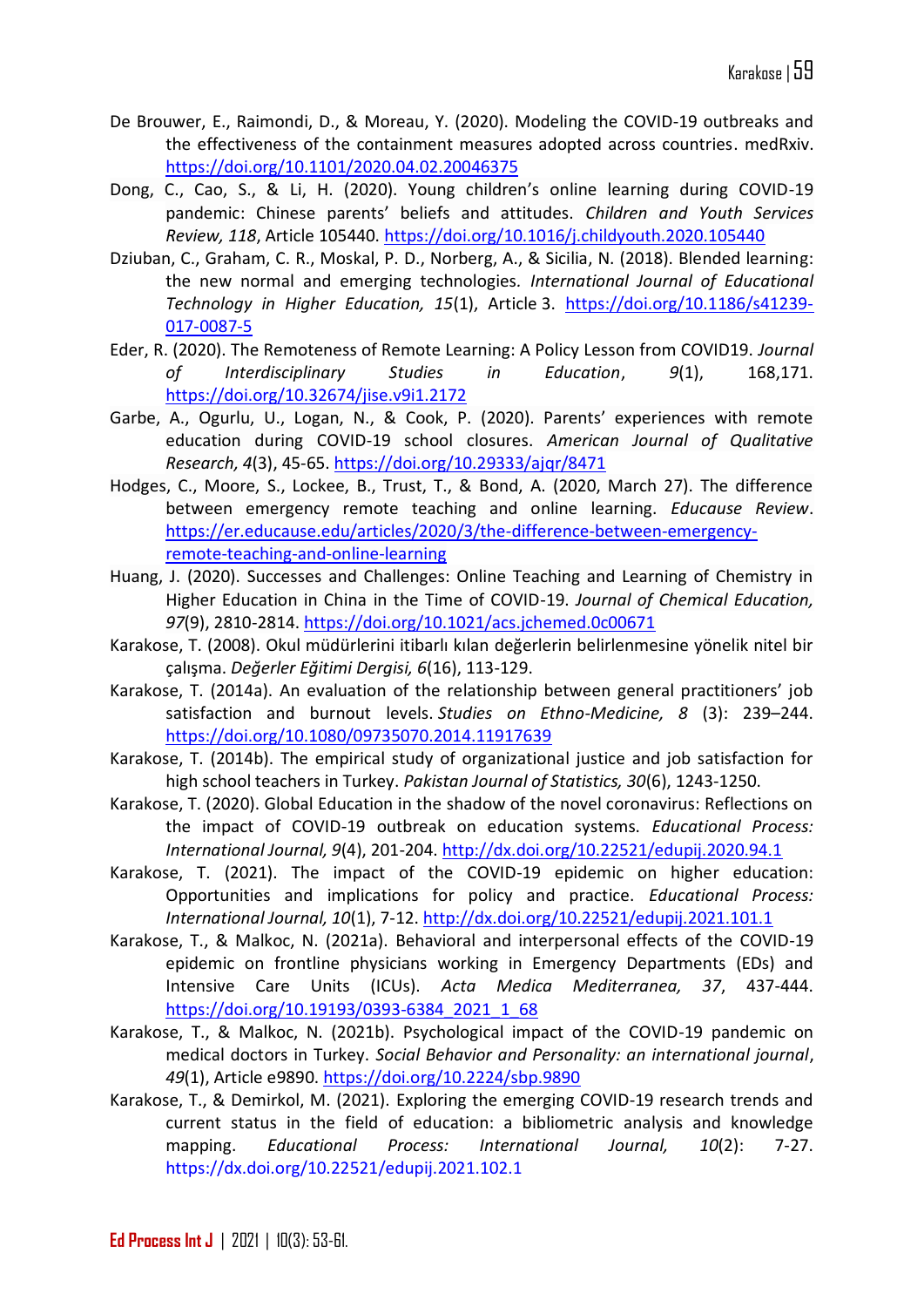- Karakose, T., Yirci, R., Basyigit, H., & Kucukcakir, A. (2021). Investigation of associations between the effects of COVID-19 fear on school administrators and nutrition and problematic eating behaviors. *Progress in Nutrition, 23*(2): e2021187, [OnlineFirst]. <https://doi.org/10.23751/pn.v23i2.11656>
- Martinez, J. (2020, June 22). Take this pandemic moment to improve education. *EduSource*. [https://edsource.org/2020/take-this-pandemic-moment-to-improve](https://edsource.org/2020/take-this-pandemic-moment-to-improve-education/633500)[education/633500](https://edsource.org/2020/take-this-pandemic-moment-to-improve-education/633500)
- Mehta, R., & Aguilera, E. (2020). A critical approach to humanizing pedagogies in online teaching and learning. The *International Journal of Information and Learning Technology, 37*(3), 109-120.<https://doi.org/10.1108/IJILT-10-2019-0099>
- Remuzzi, A., & Remuzzi, G. (2020). COVID-19 and Italy: what next? *Lancet Health Policy*, *395* (10231), 1225-1228. [https://doi.org/10.1016/S0140-6736\(20\)30627-9](https://doi.org/10.1016/S0140-6736(20)30627-9)
- Rudnick, A. (2020). Social, psychological, and philosophical reflections on pandemics and beyond. *Societies, 10*(2), Article 42. <https://doi.org/10.3390/soc10020042>
- Sahu, P. (2020). Closure of universities due to coronavirus disease 2019 (COVID-19): Impact on education and mental health of students and academic staff. *Cureus, 2019*(4), 4-9. <http://doi.org/10.7759/cureus.7541>
- Trzcińska-Król, M. (2020). Students with special educational needs in distance learning during the COVID-19 pandemic–parents' opinions. *Interdisciplinary Context of Special Pedagogy, 29*(1), 173-191. <https://doi.org/10.14746/ikps.2020.29.08>
- UNESCO. (2020a, March 24). COVID-19 educational disruption and response. <https://en.unesco.org/news/covid-19-educational-disruption-and-response>
- UNESCO. (2020b). *Education: From disruption to recovery.* Retrieved November 9 2020, from <https://en.unesco.org/covid19/educationresponse>
- Verawardina, U., Asnur, L., Lubis, A. L., Hendriyani, Y., Ramadhani, D., Dewi, I. P., & Sriwahyuni, T. (2020). Reviewing online learning facing the Covid-19 outbreak. *Journal of Talent Development and Excellence, 12*(3s), 385-392. <https://www.iratde.com/index.php/jtde/article/view/281>
- Viner, R. M., Russell, S. J., Croker, H., Packer, J., Ward, J., Stansfield, C., Mytton, O., Bonnell, C., & Booy, R. (2020). School closure and management practices during coronavirus outbreaks including COVID-19: a rapid systematic review. *The Lancet Child & Adolescent Health, 4*(5), 397-404. [http://doi.org/10.1016/S2352-4642\(20\)30095-X](http://doi.org/10.1016/S2352-4642(20)30095-X)
- Vlachopoulos, D. (2020). COVID-19: Threat or Opportunity for Online Education? *Higher Learning Research Communications, 10* (1), 16-19. <https://doi.org/10.18870/hlrc.v10i1.1179>
- Wang, C., Cheng, Z., Yue, X.-G., & McAleer, M. (2020). Risk Management of COVID-19 by universities in China. *Journal of Risk and Financial Management, 13*(2), Article 36. <http://doi.org/10.3390/jrfm13020036>
- World Health Organization. (2020, March 11). *WHO Director-General's opening remarks at the media briefing on COVID-19-11 March 2020*. [https://www.who.int/director](https://www.who.int/director-general/speeches/detail/who-director-general-s-opening-remarks-at-the-media-briefing-on-covid-19---11-march-2020#:~:text=We%20have%20therefore%20made%20the,to%20unnecessary%20suffering%20and%20death)[general/speeches/detail/who-director-general-s-opening-remarks-at-the-media](https://www.who.int/director-general/speeches/detail/who-director-general-s-opening-remarks-at-the-media-briefing-on-covid-19---11-march-2020#:~:text=We%20have%20therefore%20made%20the,to%20unnecessary%20suffering%20and%20death)[briefing-on-covid-19---11-march-](https://www.who.int/director-general/speeches/detail/who-director-general-s-opening-remarks-at-the-media-briefing-on-covid-19---11-march-2020#:~:text=We%20have%20therefore%20made%20the,to%20unnecessary%20suffering%20and%20death)[2020#:~:text=We%20have%20therefore%20made%20the,to%20unnecessary%20suff](https://www.who.int/director-general/speeches/detail/who-director-general-s-opening-remarks-at-the-media-briefing-on-covid-19---11-march-2020#:~:text=We%20have%20therefore%20made%20the,to%20unnecessary%20suffering%20and%20death) [ering%20and%20death](https://www.who.int/director-general/speeches/detail/who-director-general-s-opening-remarks-at-the-media-briefing-on-covid-19---11-march-2020#:~:text=We%20have%20therefore%20made%20the,to%20unnecessary%20suffering%20and%20death)